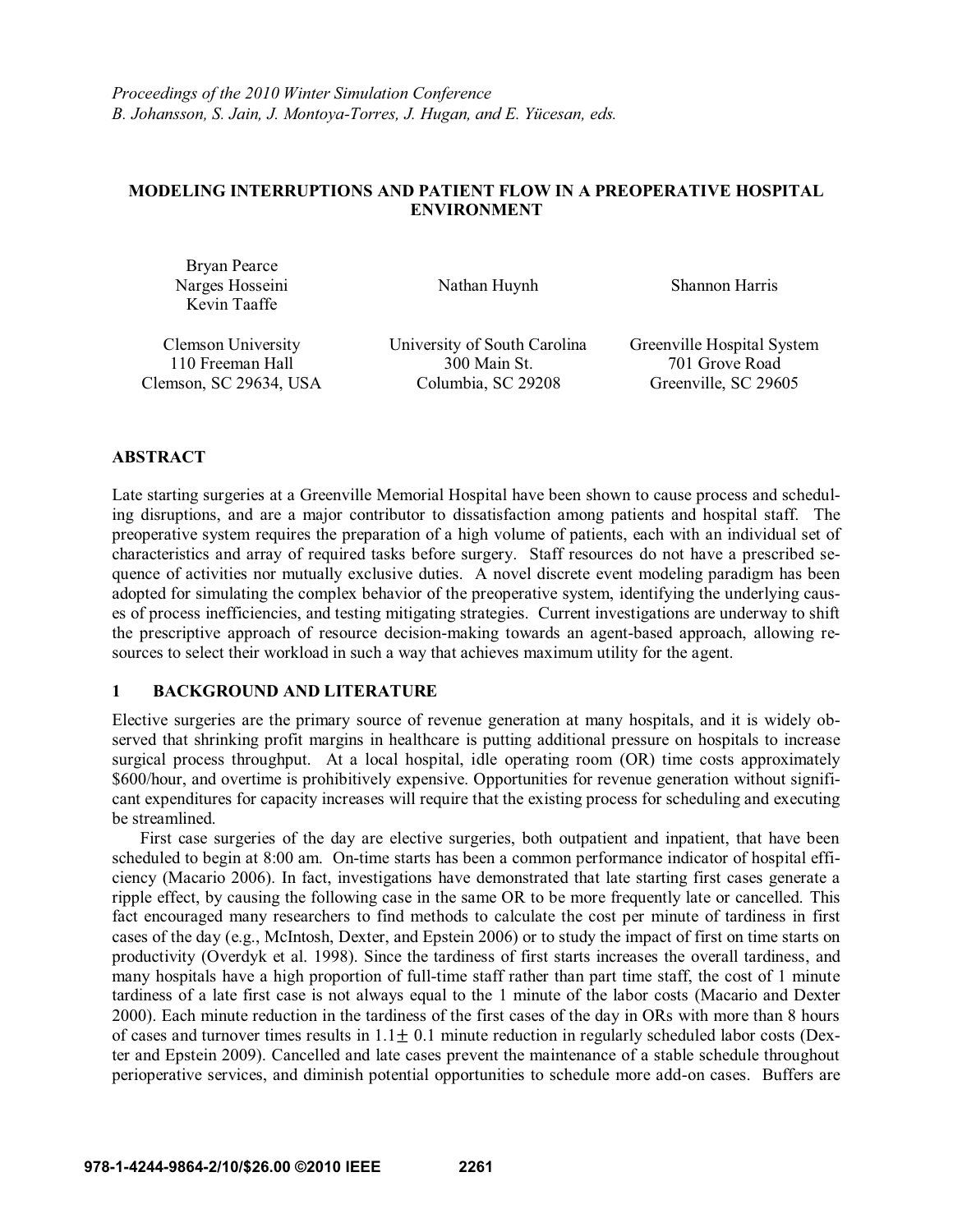built into the schedule in an attempt to predict and manage these disruptions, but these can overcompensate and create unexpected idle OR time.

Lapierre, Batson, and McCaskey (1999) built a measurement system that helps improve first on-time performance in health care organizations. They report that surgeons are the main reason that first cases are late, however the hospital's overall on-time performance provides motivation for improving surgeon performance and reliability. Wachtel and Dexter (2009) have also studied the factors that cause first case late starts. Although most of the previous research focused on the causes of the late first cases and the effects of these on efficiency, few practical solutions to the problem have been provided.

In this research, a discrete event simulation model was developed for simulating the complex behavior of the preoperative system, identifying the underlying causes of process inefficiencies, and testing mitigating strategies. Additional flexibility was incorporated by allowing resources to act as entities and have significantly more control over their actions. The next step in model development will be to allow resources to be in complete control of their actions using an agent-based modeling approach. Agent-based modeling is a quantitative methodology for modeling human behavior, and it has grown popular in recent years. It is a form of simulation modeling that allows individuals to respond based on the current environment, influencing the time required or method used to accomplish each activity. Sibbel and Urban (2001) discuss methods for abstraction of medical personnel behavior into algorithmic forms that can be implemented in an agent-based model, and issues surrounding the capture of the physical, emotional, cognitive, and social factors surrounding agents.

Agent-based modeling (ABM) also allows for the emergence of group/collective behavior as a result of the actions and interactions of the individual decision makers. This behavior is very evident in healthcare settings. Kanagarajah et al. (2006) have successfully implemented ABM by modeling the doctors, nurses, and other staff as self directing agents with behaviors dependent on demand loads, patient acuity, and other dynamic factors in an emergency department setting. Huang et al. (2010) consider the delivery of medical services from a higher perspective, and discuss communication, information horizons, and organizational memory concerns between distributed departments in a hospital.

Preop Holding is the site of all OR prep operations that do not take place in the OR itself, and the staff at Greenville Hospital System (GHS) identified the time required for patients to matriculate through the department as a process constraint. The research team has worked closely with GHS, through a series of data collection days and interviews, to gain an appropriate level of understanding to model such a system using simulation. As shown in Figure 1, outpatients require several tasks that inpatients do not. After arrival, outpatients first report to the receptionist for check in, and then sit in the waiting room until the business office, patient care technician (PCT), triage nurse, and phlebotomist are able to see them. Not all of these tasks are required for each outpatient, as some can be completed in pre-assessment. RNs will sometimes assist the triage nurse with her duties. After these tasks, the outpatient is escorted to their individual preop room by either the triage nurse or an RN. At this point, the processes for out/inpatients dovetail together. The patient is then visited by one or many of the PCT, Surgeon, Anesthesiologist, and Certified Registered Nurse Anesthetist (CRNA). Transport to the OR is accomplished by the CRNA once all of these tasks are complete, where the patient is prepped for surgery. There is opportunity to rearrange this process, but only to a limited degree. A map of task dependencies is shown in Figure 2 that illustrates which tasks must be completed before others.

### **2 MODEL DEVELOPMENT**

### **2.1 Data Sources**

Several sources of data were used to satisfy the parameter needs of the simulation model. Historical hospital databases were used to generate representative joint distributions for first case patient loads based on patient charge levels and inpatient/outpatient status. Upon investigation of the data, and through discussions with hospital staff, we can associate the patient charge level with an approximate patient acuity, so we adopted this terminology throughout the paper. Data from laboratory databases were extracted in order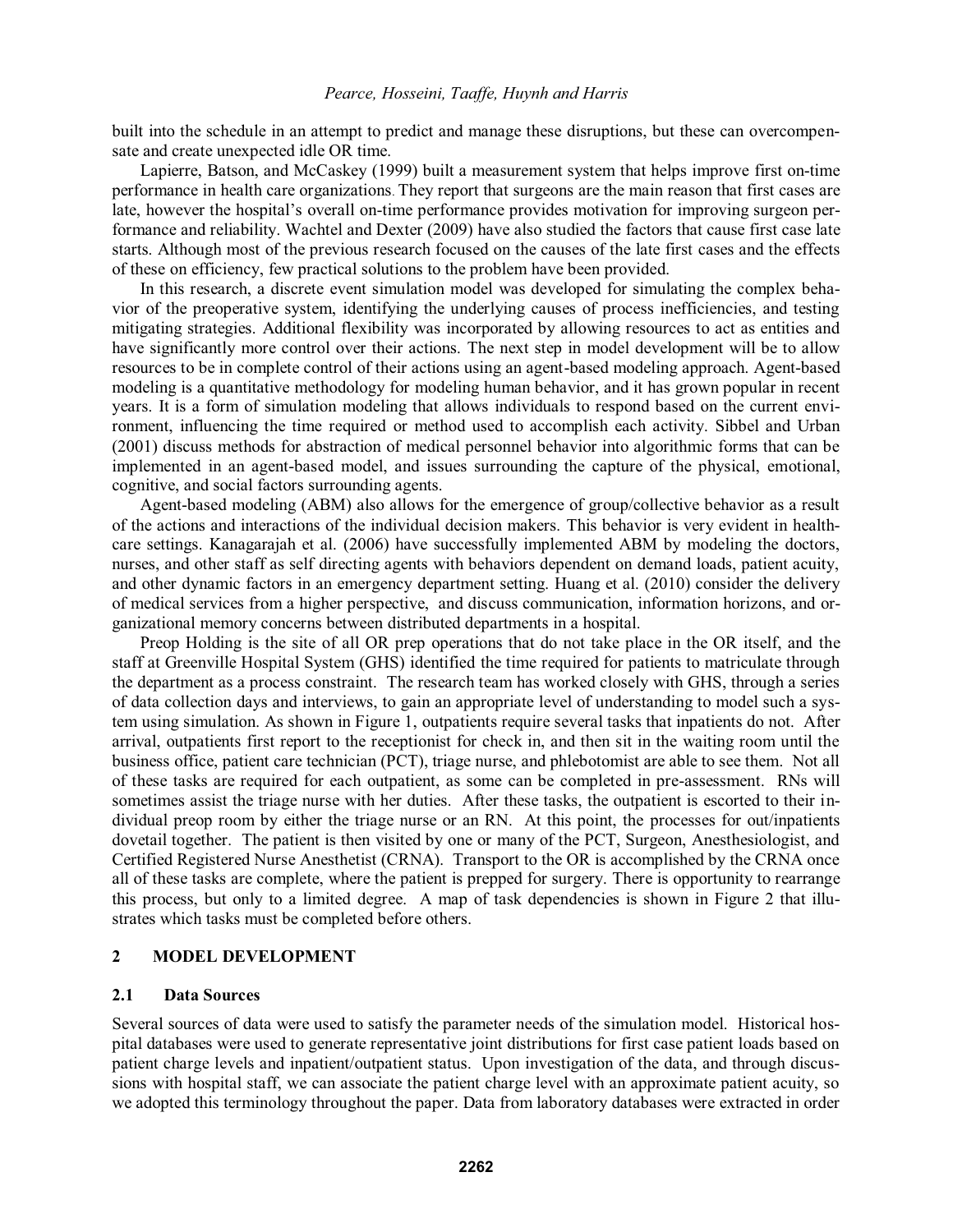to accurately account for the return times of various blood work tests. The timestamps for Patient in Room (PIR) and Procedure Start Time (PST) were also harvested from past surgeries and used to create fitted distributions for patients of each acuity level.



Figure 1: Process Flow Map.

No databases exist with time data from the processes in Preop Holding, so several days were devoted to shadowing patients through their stay and manually recording task times and idle intervals. These patients were tracked all the way until their procedures began, and the OR data collected were used to validate the OR timestamps from the database. These patient shadowing days were insufficient for revealing the behavior of the staff, however, so shadowing sessions were arranged with each resource. Structured interviews were conducted with each staff member shadowed.

 Outpatient arrivals are scheduled at either 5:30, 6:00, or 6:30 am. All adult outpatients are scheduled for either of earlier two time slots, and all pediatric outpatients are scheduled to arrive at 6:30. To allocate the 5:30 and 6:00 slots amongst the adult outpatient population, the scheduling method maintains an approximately even number of patients between the two slots while attempting to assign patients of acuity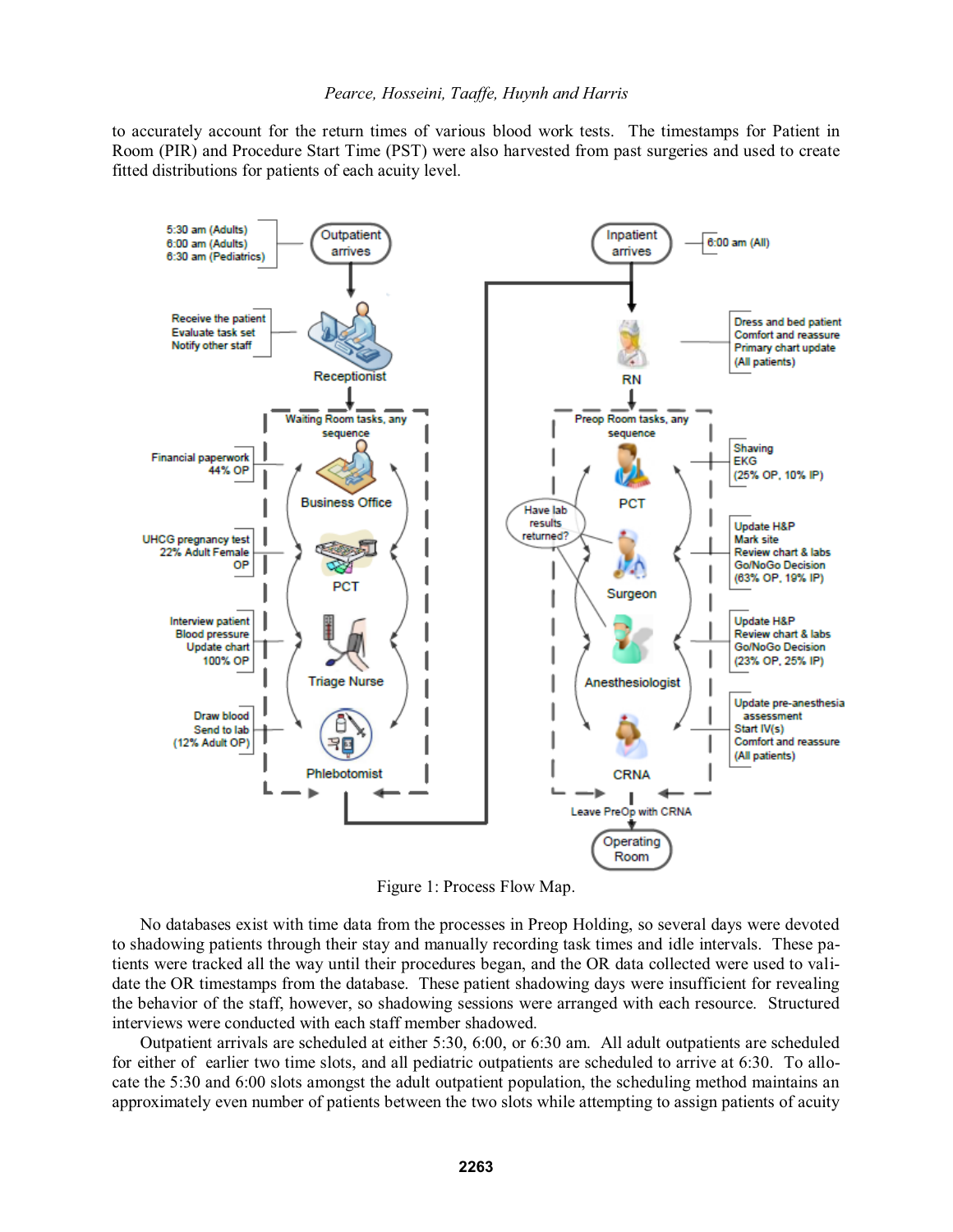five or requiring blood tests to the 5:30 slot. All inpatients are scheduled to be brought to Preop Holding by support staff at 6:00.



Figure 2: Task Dependency Map.

# **2.2 Simulation Method**

All patients, staff, and informational units (charts, labs) in the system are modeled as independent entities, or agents within the model to simulate the flow and communication amongst them. Events on the atomical level are simulated using the Arena discrete event modeling engine. Staff task transition and communication logic is performed by considering the state of the system at task transitions. Figure 3 shows the decision making process for the RN upon completion of a task. Patients do not queue for service in a traditional DES manner, but instead progress through a series of pools. These pools are delineated by natural break points in the task dependency map, so that all patients in any pool are waiting for service by the same subset of staff resources. The pools used in the model are defined as:

- $\bullet$ Waiting Room: Outpatients that have not yet been moved to their preop room.
- $\bullet$  Preop Room 1: Patients that are in a preop room, but still require a subset of the outpatient specific tasks.
- - Preop Room 2: Patients that await visits by their surgeon, anesthesiologist, CRNA, PCT, or lab return.
- $\bullet$ OR: Patients that have been transported to the OR.

 The selection of these pools permits staff resources to easily evaluate task selection by limiting the population of patients considered. When a resource determines which patient to work on next, the patient is pulled from the pool, batched with the resource for processing, and then returned to the appropriate pool when finished.

# **3 CASE STUDY**

Analysis of the base model results identifies several delay metrics at various points in the process that contribute to the overall inefficiency of the system. The primary metrics of system performance used hereafter are defined as: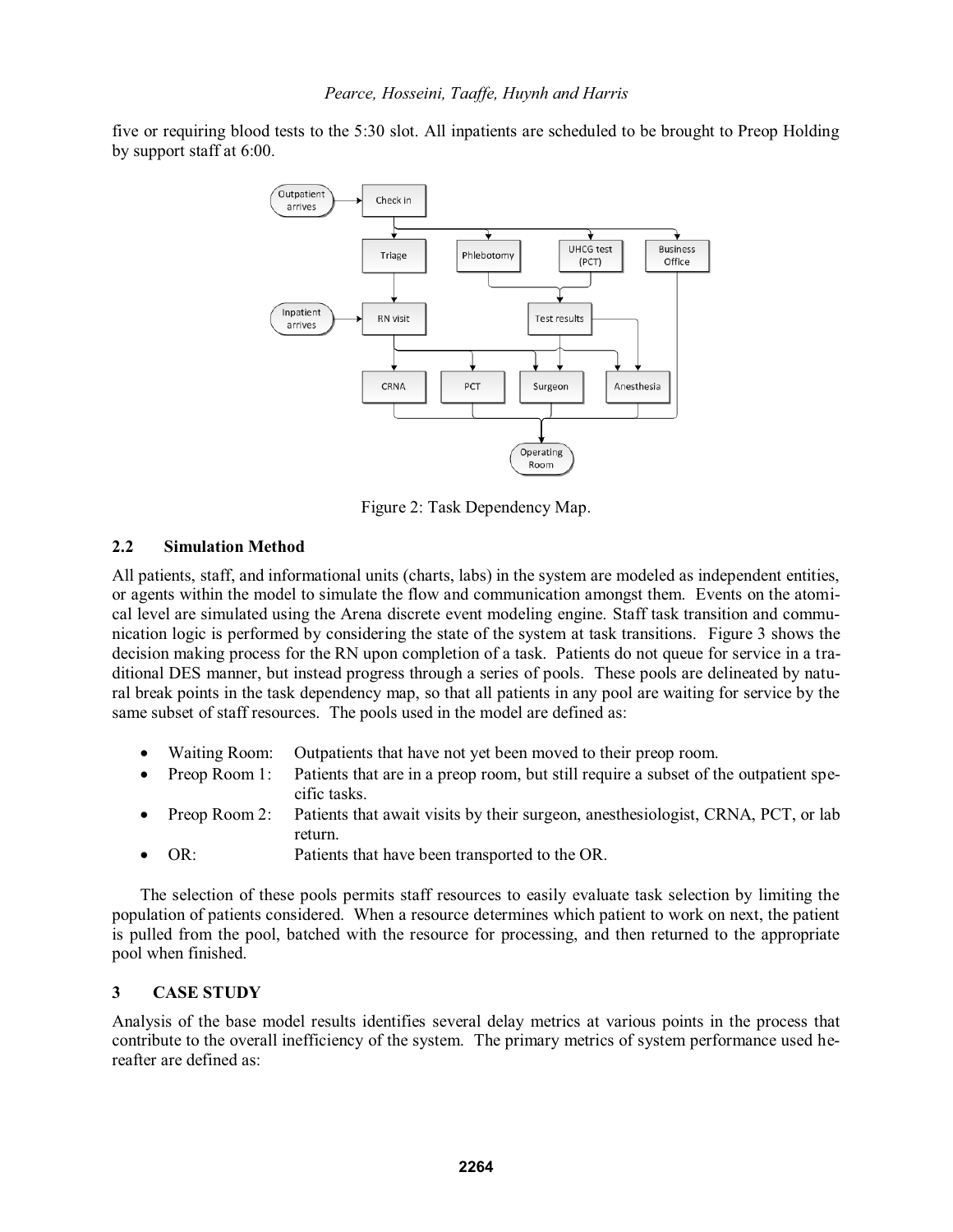

Figure 3. RN Decision Making Process.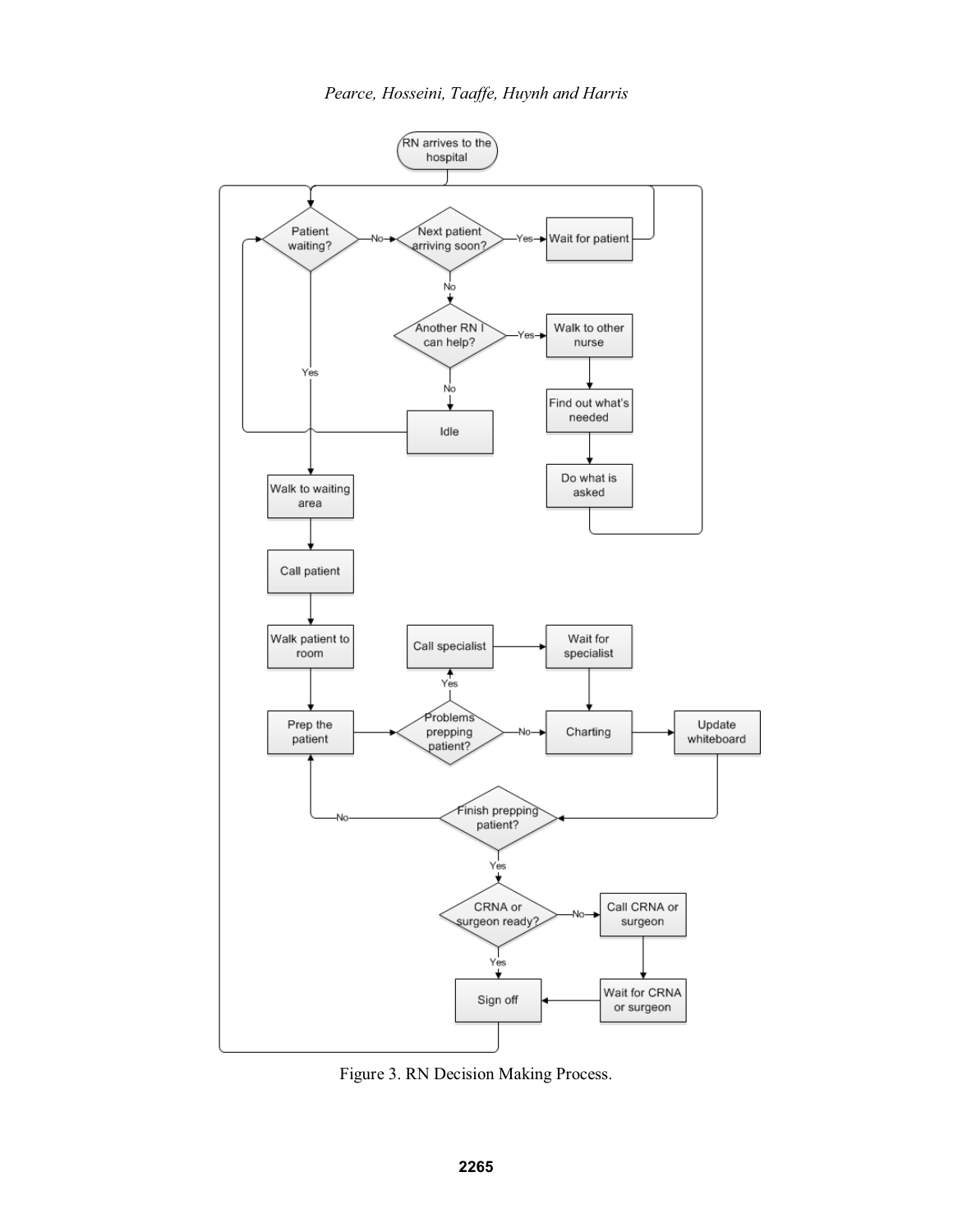- $\bullet$ Waiting Room dwell time is the duration of patient idle time in the waiting room.
- $\bullet$ Bed Time is the time at which patients arrive to their preop room.
- Preop Ready is the time at which a patient has completed processing by all intra-preop tasks, requiring only visits from the surgeon, anesthesiologist, and/or CRNA before transport to the OR.
- $\bullet$ Preop Ready Idle time is the duration of patient idle time after becoming Preop Ready.
- $\bullet$ On Time ratio is the percentage of patient cases that start before 8:10 am.

These metrics were first investigated by performing sensitivity analysis on the model parameters that were thought to be relevant to delay at each stage of the process, in an effort to collect insights into the root causes of the problems.

In the waiting room average outpatient dwell time is 8.8 minutes, indicating the processes that pull patients from the waiting room contain a bottleneck. Independently varying patient needs for the phlebotomist, business office, triage, and urine human chorionic gonadotropin (UHCG) assay yielded a reduction in waiting room time only when reducing triage requirements. The data suggests that the triage process is likely the bottleneck, which supports the opinions gathered from RNs during interviews.

On average, 35 minutes of idle time is accrued per patient after becoming Preop Ready but before being transported to the OR. At this stage in the process the patient only lacks visits from the surgeon, anesthesiologist, and/or CRNA. The time at which these resources appear for patient visits is independent of other activities in preop holding, suggesting that this delay is directly attributable to other systems outside of the scope of preop holding. Sensitivity analysis on the time intervals that these final visits take place showed a strong correlation to both the Preop Ready Idle metric and On Time ratio.

The On Time ratio was also strongly correlated to the acuity level of the patient. Higher acuity levels require more time for OR preparation, as shown in Figure 4. OR preparation is the time spent in the OR prior to the start of the procedure (or the incision time).



Figure 4. Breakdown of Pre-Surgery Time by Acuity Charge Level.

 A set of several improvement scenarios were generated taking into account the insights gained from execution of the base model and by consideration of the responses from structured interviews with GHS staff. The task dependency map was used to discern task resequencing opportunities. Many of these scenarios were conceived to address specific phenomena observed in the base model. Screening experiments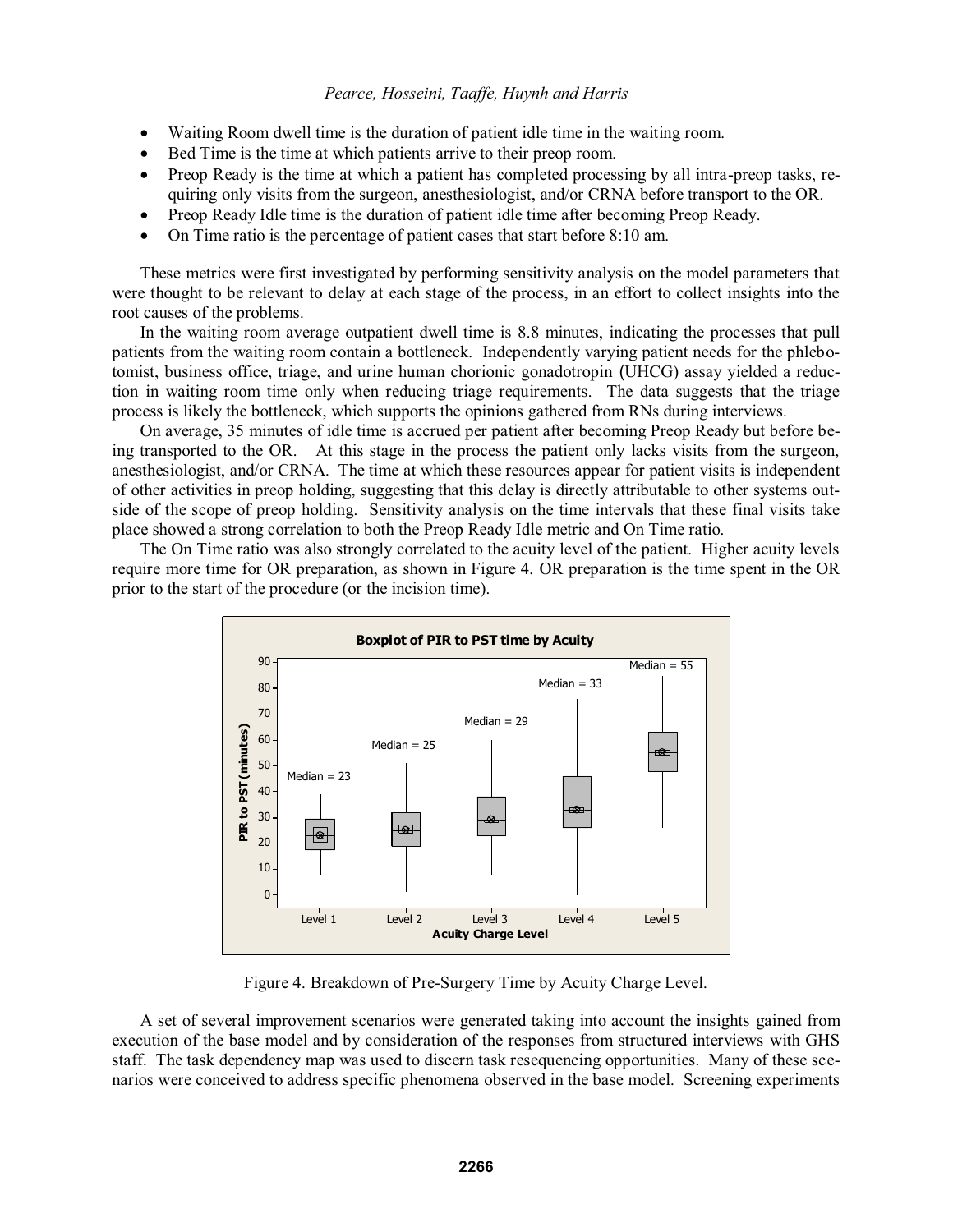were conducted to identify the effects of the experimental factors, and then a subset of promising factors were used in the full factorial design.

Two factors were designed to control the scheduled arrival time of outpatient adults. One factor controls the number of these patients that are asked to come in at 5:30, and the other factor determines the scheduled arrival time of the rest of the outpatient adults. By permuting these scheduling factors any number of scheduling patterns can be achieved, as shown in Figure 5. The primary goal of these factors was to better sync outpatient arrivals with the system's capability to process them, in order to reduce waiting room time. The extreme policy of scheduling all arrivals at 5:30 was considered to be infeasible, due to waiting room concerns. Screening experiments did not show significant improvement in any performance metric when using these scheduling patterns. Presumably the large variance ( $\sigma = 15$  min) of actual outpatient arrival time vs. scheduled arrival time acts to dampen the effects of these factors.



Figure 5. Patient Arrival Options to Test.

To control which outpatient adults would be assigned to these time slots, prioritization strategies were tested by considering permutations of weighting the patient's acuity level and bloodwork requirements. These control factors were designed to work with the longest processing time rule in mind, and attempt to schedule earlier arrival slots to patients that are known to require more processing time. Scenarios that placed priority on early arrivals for high acuity patients performed well in screening experiments, with bloodwork requirements showing a very mild effect. The most promising prioritization policy was to schedule acuity five patients first, following with acuity four, bloodwork patients, and then finally acuity three, two, and one patients.

There were three factors that determined alternative resource-to-task scenarios. In the first (FS1), one of the PCTs was reassigned from their usual duties to assist the triage nurse in processing waiting room patients. Another (FS2) absorbed the triage nurse into the RN staff, and mandated that all RNs would triage their own patients in the preop room. A third policy (FS3) was constructed that included all aspects of FS2, and additionally utilized the PCTs to move patients from the waiting room to the preop rooms.

To address the delay times after a patient becomes Preop Ready and the decoupled nature of the Surgeon, Anesthesiologist, and CRNA arrivals to Preop Holding activities, a scenario was created in which these resources would be sent a signal whenever their patient became Preop Ready. Instead of arriving according to their own preop-independent distributions, they arrive to Preop Holding to service their patient five minutes after the signal. The performance of these scenarios can be seen in Table 1 and Figure 6.

 Using the RN staff to perform triage provides significant improvements in waiting room non-value added (NVA) time and preop ready time, as seen in the results of FS2 and FS3. The FS3 addition of tasking PCTs to escort patients from the waiting room to their preop rooms provides a small additional benefit to some performance metrics, and is non-dominated by the other task allocation scenarios.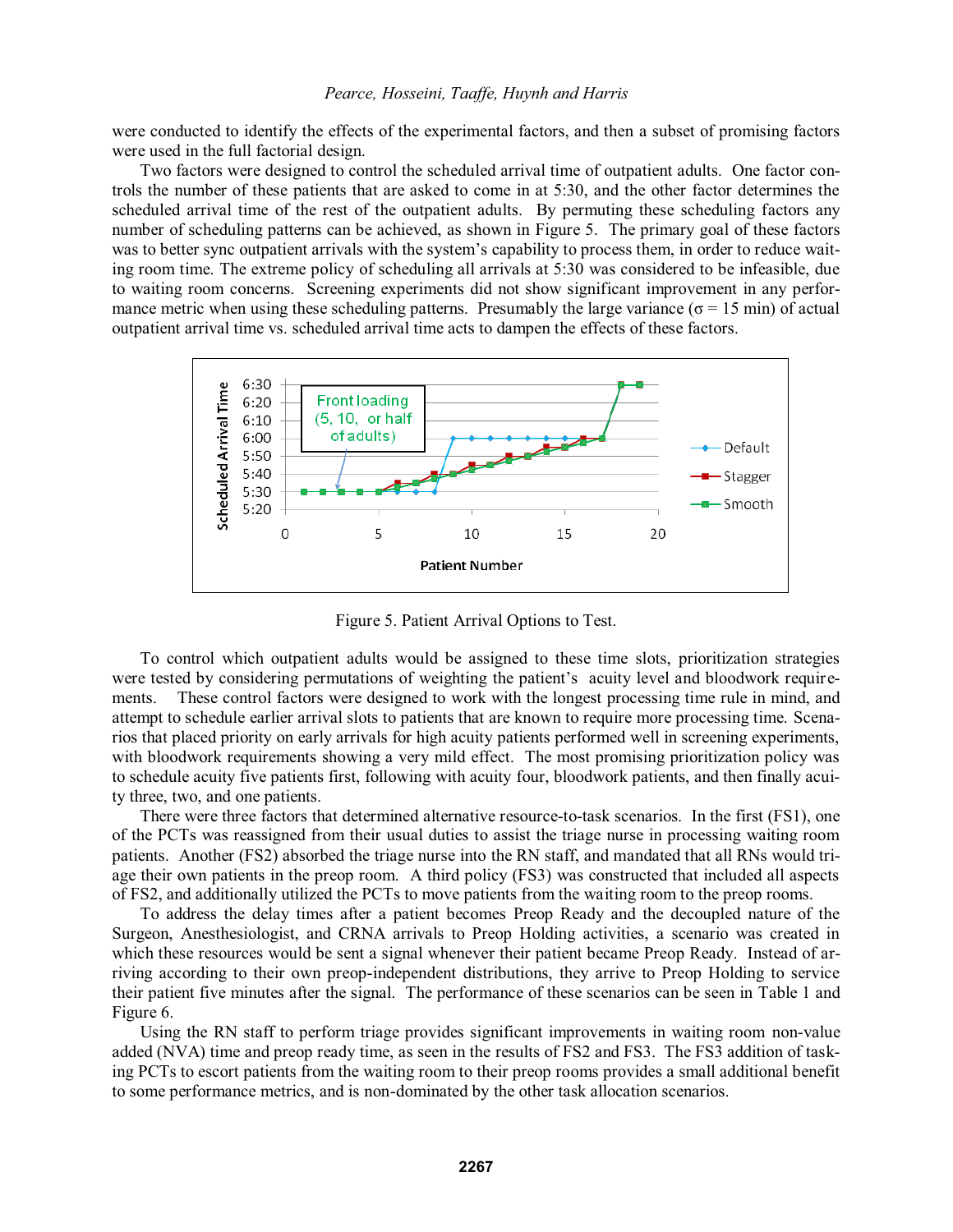|                 |                                 | No Signal               |           | Signal                  |           |
|-----------------|---------------------------------|-------------------------|-----------|-------------------------|-----------|
| Scenario        | <b>Waiting Room</b><br>NVA time | Preop Ready<br>NVA time | On Time % | Preop Ready<br>NVA time | On Time % |
| <b>Base</b>     | 8.8                             | 35.3                    | 60.3%     |                         | 85.2%     |
| FS1             | 22.7                            | 26.2                    | 49.3%     |                         | 67.3%     |
| FS <sub>2</sub> | 4.4                             | 39.6                    | 61.1%     |                         | 88.9%     |
| FS3             | 0.4                             | 41                      | 59.8%     |                         | 89.9%     |

Table 1. Delays and On-Time ratios of resource tasking scenarios, with and without signaling.



Figure 6. Threshold times of resource tasking scenarios, with and without signaling.

The signaling scenarios offer dramatic improvements to idle time intervals after patients are Preop Ready, and are the only scenarios found that can improve the percentage of cases that start on time. Specifically, both FS2 and FS3 (and, in fact, the base case) can all achieve an 85% on-time start measure, which was considered to be the goal of GHS at the onset of the project.

As long as surgeons, anesthesiologists, and CRNAs arrive independently of their patient's progress through Preop Holding, the process is effectively bifurcated, as very few patients will incur additional delays after becoming Preop Ready. Signaling does not represent a process improvement solution insomuch as it is an indicator of the capability of the Preop Holding policies to deliver patients soon enough to be on time.

## **4 ENHANCING THE MODEL USING AGENT-BASED RESOURCES**

The aforementioned model can be extended to better capture the complexity and dynamics involving the resources in the preop area. Of particular interest are how each resource chooses to go about performing his or her work and how their individual decisions affect the entire preop operations. To address this re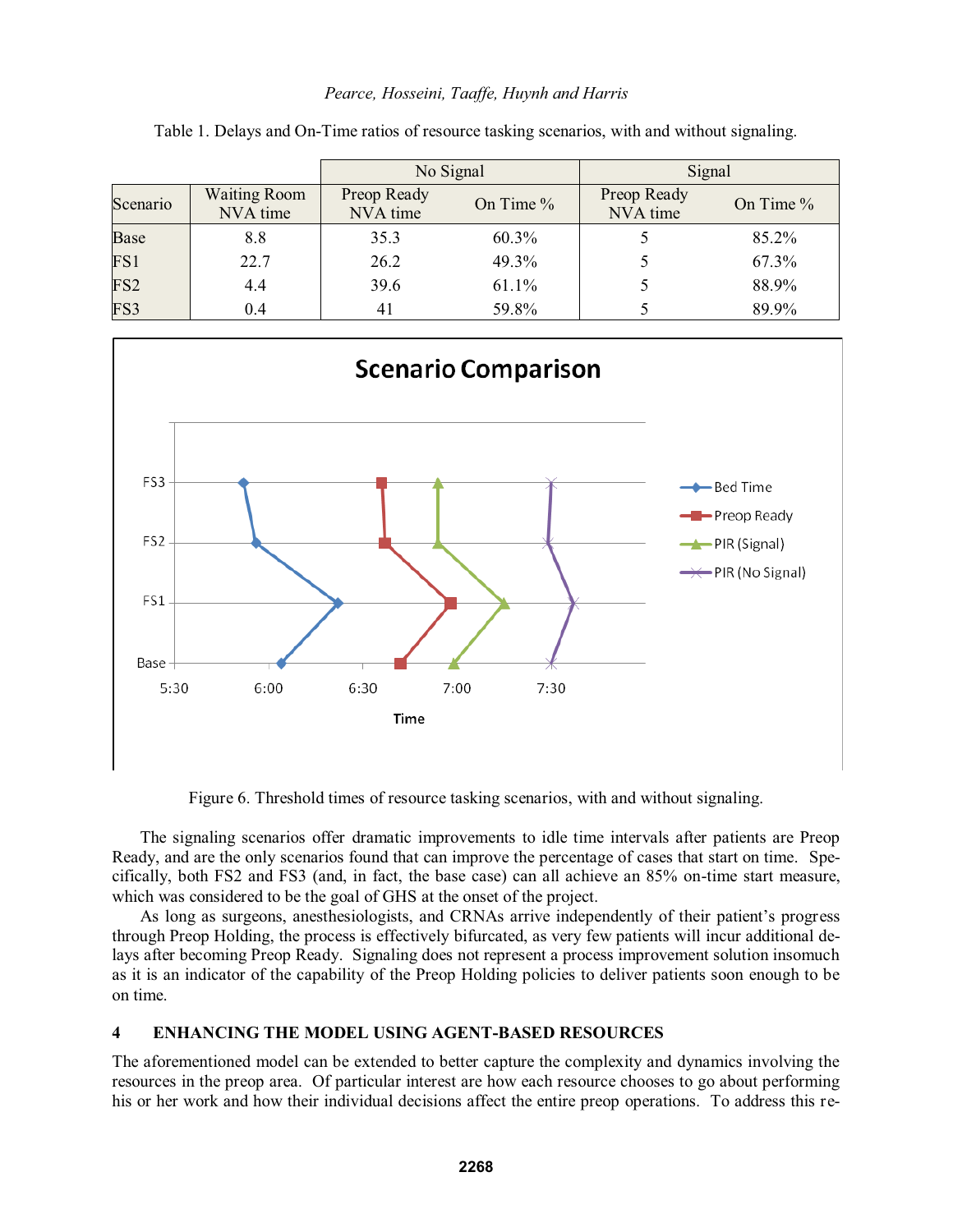search problem, this study will seek to (1) model preop resources as utility-maximizing agents, (2) develop utility functions to capture the decision making criteria of each resource, and (3) investigate the effect of resource service strategy on patient flow. By utilizing an agent-based approach, the work performed by each resource can be modeled as follows.

- 1. Let *T* be a set of tasks the resource can perform next (e.g. triage patient, assist other RN).
- 2. Select the task  $t^* = \arg_{t \in T} \max u(t)$ , where  $u(t) = f(x_1, x_2, \dots, x_j)$  and  $x_j$  is the j<sup>th</sup> criterion of interest (e.g. patient acuity, patient wait time).

It is noted that in this work, our focus is on developing utility functions to provide a descriptive model of current practice rather than a normative model. There currently exists an abundance of models that address clinical decision making, work allocation, communication, and management, with differing social and economic forces driving the choice of model. A comparison of the advantages and disadvantages of models and critiques of existing studies can be found in Tiedeman and Lookinland (2004).

Preop is a relatively small area and the layout is such that the resources work in close proximity with one another. Our observations of these resources indicate that there are often direct and indirect communications between them. Thus, in addition to modeling the individual resource's work tendency, this study will also consider interactions between the staff members. While it is beyond the scope of this paper to consider the social phenomenon such as "Organizational Communication" and "Collective Emotions," we will seek to draw conclusions on the effect of local interactions between the agents on the overall work flow.

## **5 CONCLUSION**

In this paper, we were able to identify a key recommendation in how patient flow is handled within preop. Through the use of a signaling option that informs resources external to preop of their requested time to arrive to preop, a significant improvement in first case on-time starts can be achieved. This policy does not come without its difficulties, and it may require a shift in culture. However, the effect on process flow is clear. To this point, there are more modest gains in productivity through policy changes in how triage is performed for each patient.

Another outcome of this research is an investigation into an integrated agent-based model that can handle the complex nursing decisions that are made when caring for multiple patients. While the existing discrete event model has been developed to account for many of these decisions, the RNs do not have the ability to collectively act differently over time or respond as dynamically to their environment. For these reasons, an agent-based modeling framework is being developed.

### **REFERENCES**

- Dexter, F. and R. H. Epstein. 2009. Typical Savings from Each Minute Reduction in Tardy First Case of the Day Starts. *Anesthesia & Analgesia* 108:1262-1267.
- Jacintho, L., A. Batista, T. Ruas, M. Marietto, and F. Silva. 2010. An Agent-Based Model for the Spread of the Dengue Fever: A Swarm Platform Simulation Approach. In *Agent Directed Simulation Proceedings*, ed. L. Yilmaz. Orlando, FL.
- Kanagarajah, A., P. Lindsay, A. Miller, and D. Parker. 2006. An Exploration into the Uses of Agent-Based Modeling to Improve Quality of Health Care. In *Proceedings of the 6th International Conference on Complex Systems,* ed. A. Minai, D. Braha, Y. Bar-Yam*.* Boston, MA.
- Lapierre, S., C. Batson, and S. McCaskey. 1999. Improving on-time performance in health care organizations: a case study. *Health Care Management Science* 2(1): 27-34.
- Macario, A. and F. Dexter. 2000. Effect of Compensation and Patient Scheduling on OR Labor Costs. *AORN Journal* 71: 860-869.